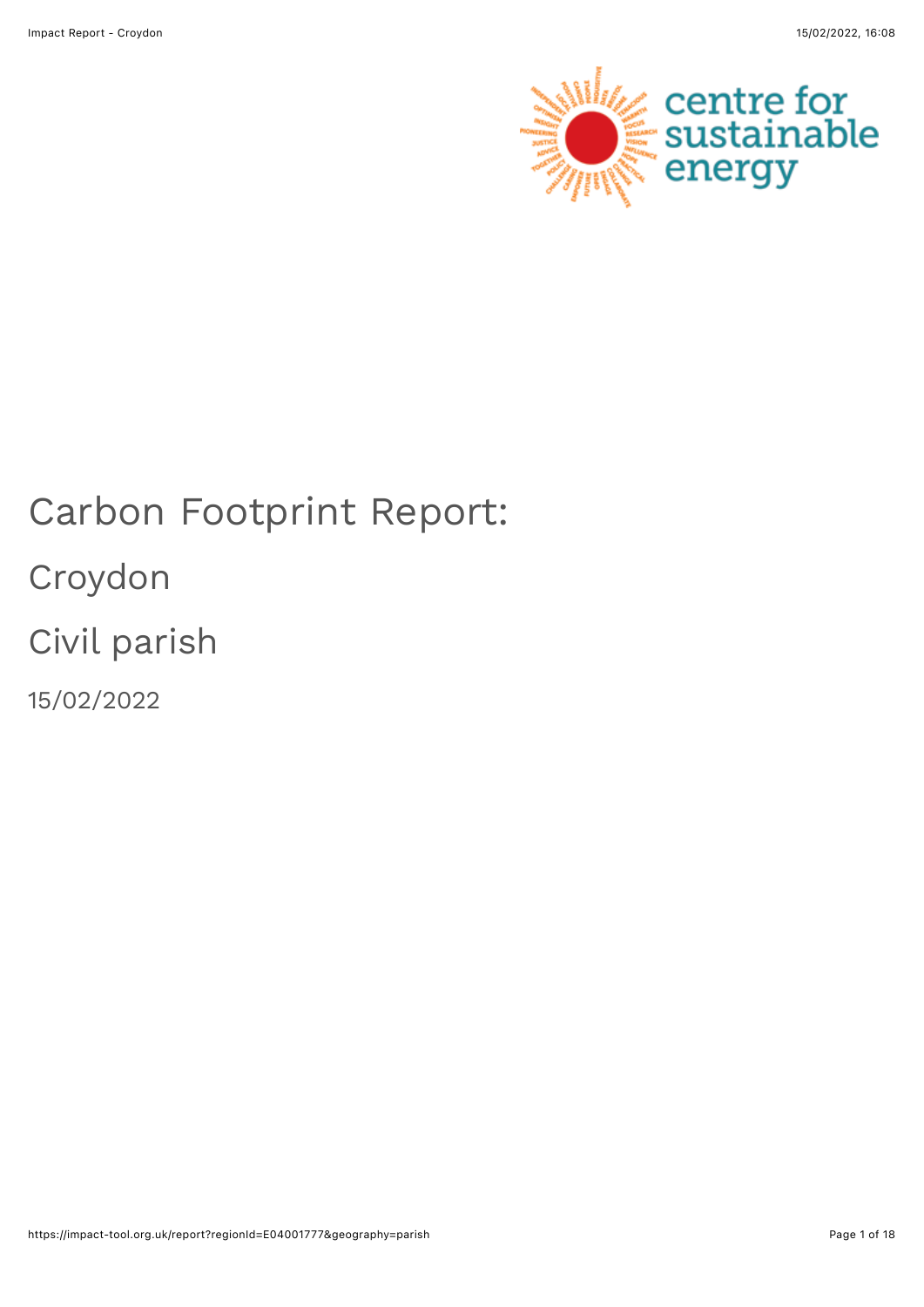# **1. Your Footprint Report**

#### Welcome to your carbon footprint report!

This report tells you about your community's carbon $^1$  footprint – both the scale of emissions and the main activities responsible for the emissions. This information comes from Impact - an online region-level carbon emissions estimator:<https://impact-tool.org.uk/>.

The tool was developed by the Centre for Sustainable Energy and the University of Exeter, initially to make carbon footprinting at parish level possible. Since its inception a number of improvements have been made, including the ability to look at larger geographical areas.

Your report shows both 'consumption based' and 'territorial' emissions, and also shows how your footprint compares with the district average and the national average.

#### It shows your 'territorial' and 'consumption' footprints.

There are two ways of viewing a community's carbon footprint: territorial-based, or consumption-based.

Territorial footprints consider the emissions produced within a geographical boundary – such as from heating buildings, transport, industry, and agriculture – regardless of whether the residents within the community are engaged in or demand those activities. For example, if a factory lies within the boundary of a local authority, then regardless of whether what is produced in the factory is consumed locally or exported to other parts of the country (or world), the factory's emissions would still be counted as part of that local authority's territorial footprint. A territorial footprint is largely created by taking national and local authority datasets and cutting these down to the local geography in as accurate a way as possible.

A consumption footprint captures all the emissions produced as a result of the activities that the area's residents engage in, regardless of where geographically they occur. For example, emissions resulting from the food they eat, the clothes and household items they buy, the leisure activities they engage in, their travel behaviours, and the heating of their homes. The consumption-based footprint is based on household and address-level data, which is then aggregated up to the community level (rather than cutting down from a higher geography as with the territorial approach).

 $^{\text{1}}$  A 'carbon' footprint, includes carbon dioxide as well as other gases which impact the climate.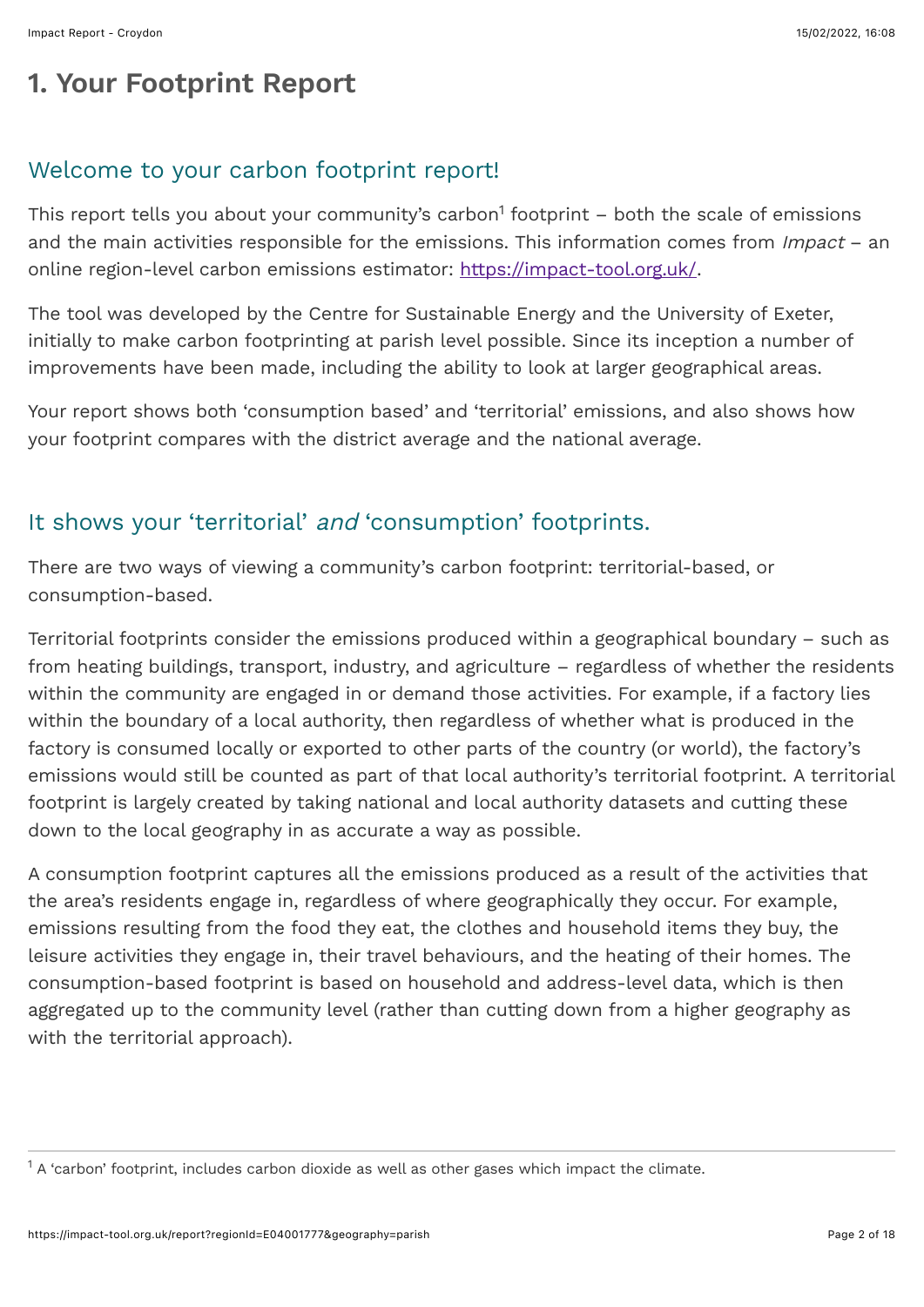#### Apples and pears.

Showing both territorial and consumption footprints gives you useful information, but it is important to recognise that the two footprints cannot be directly compared as they look at the question of 'where do our emissions come from' in different ways, using different methods, and with different datasets.

## Take your footprint as a guide, not as gospel.

The carbon footprints are modelled, drawing on data from more than 30 datasets (some of which are themselves made up of multiple further datasets!). As with all models, decisions have been taken in terms of what data is used, and how the data is 'cut' and analysed. The Impact footprints have been developed with the intention that they are as useful as possible, but remember to take them as a guide, not as gospel.

If you would like more detail about the method and datasets, please read the Impact methodology paper: <https://impact-tool.org.uk/static/doc/Impact-methodology-paper-v1.7.pdf>.

You can also download the raw data here:<https://impact-tool.org.uk/download>

#### How does knowing our carbon footprint help us tackle climate change?

Footprint information can guide us to where we should target our efforts to reduce emissions and have the greatest impact. To help you think about what to do next with your footprint information, in each section of this report there are change targets for reaching net zero, and some trigger questions to help you think about possible areas for action.

Note that these footprints are intended to raise awareness and improve understanding of the types of activities which contribute to emissions in any given area in order to stimulate individual and collective action. Local Authorities may well have carried out their own analysis and have made climate emergency declarations, drafted action plans, set out policies or be delivering schemes. We hope that the Impact tool can be used to complement this activity.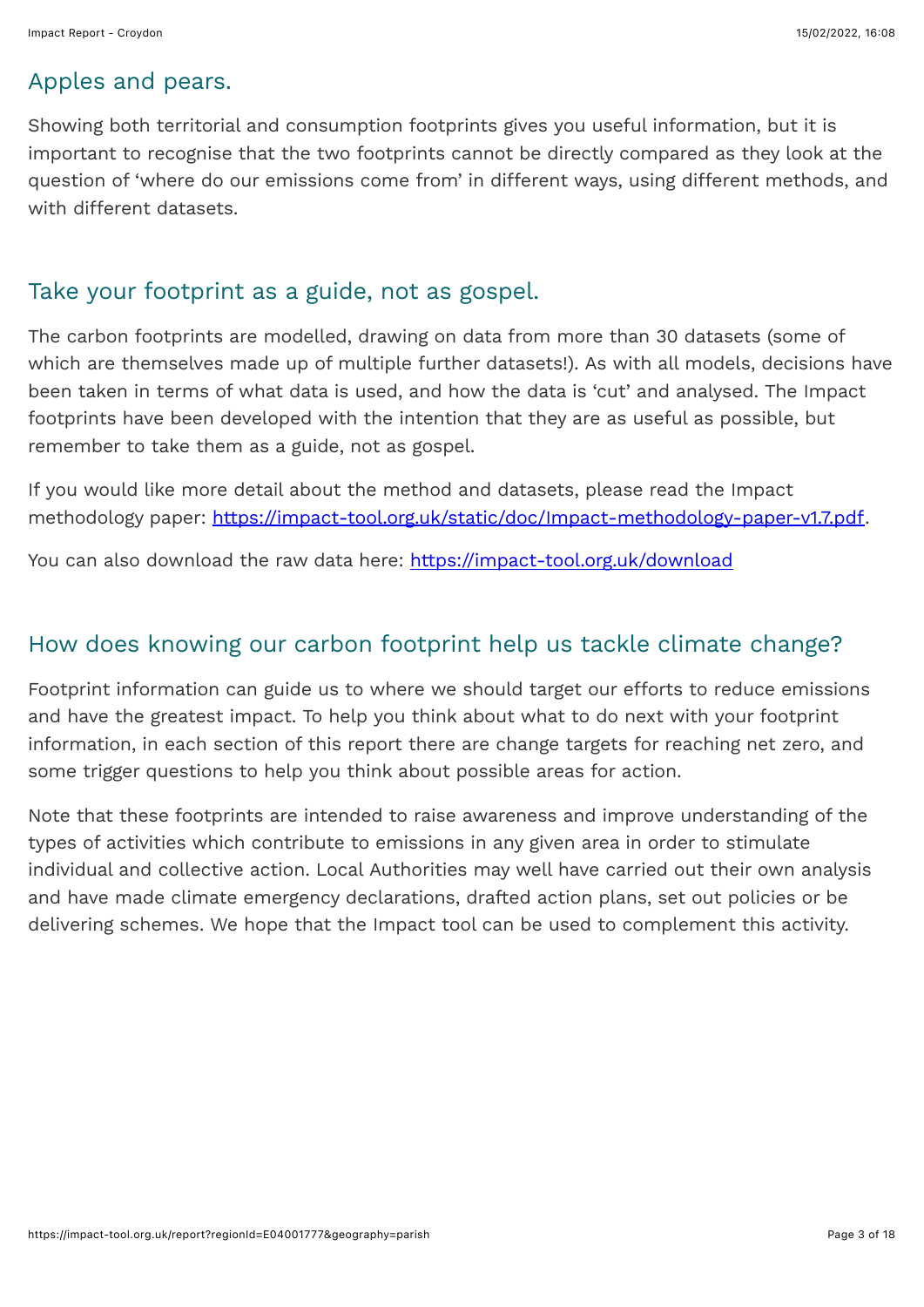# **2. Your Community's Consumption Footprint**

#### Your whole footprint

This figure shows the annual carbon emissions (measured in tonnes CO $_2$ e $^2$ ) emitted as a result of the different activities that residents within your parish's boundary engage in – from heating to eating.



**Goods** – all household goods (not food), including homeware, toiletries, medicines, furnishings, electronic goods, appliances, & large items such as cars.

**Services** – use of services, including the maintenance and repair of home, vehicles and other equipment, banking and insurance, medical services, treatments, education costs, communications (e.g. TV, internet and phone contracts), and other fees and subscriptions.

**Other** – leisure, entertainment, sporting or social activities.

## A breakdown of the numbers

The table below shows your area's consumption footprint – total estimated emissions and perhousehold averages – so that you can see a breakdown of the numbers.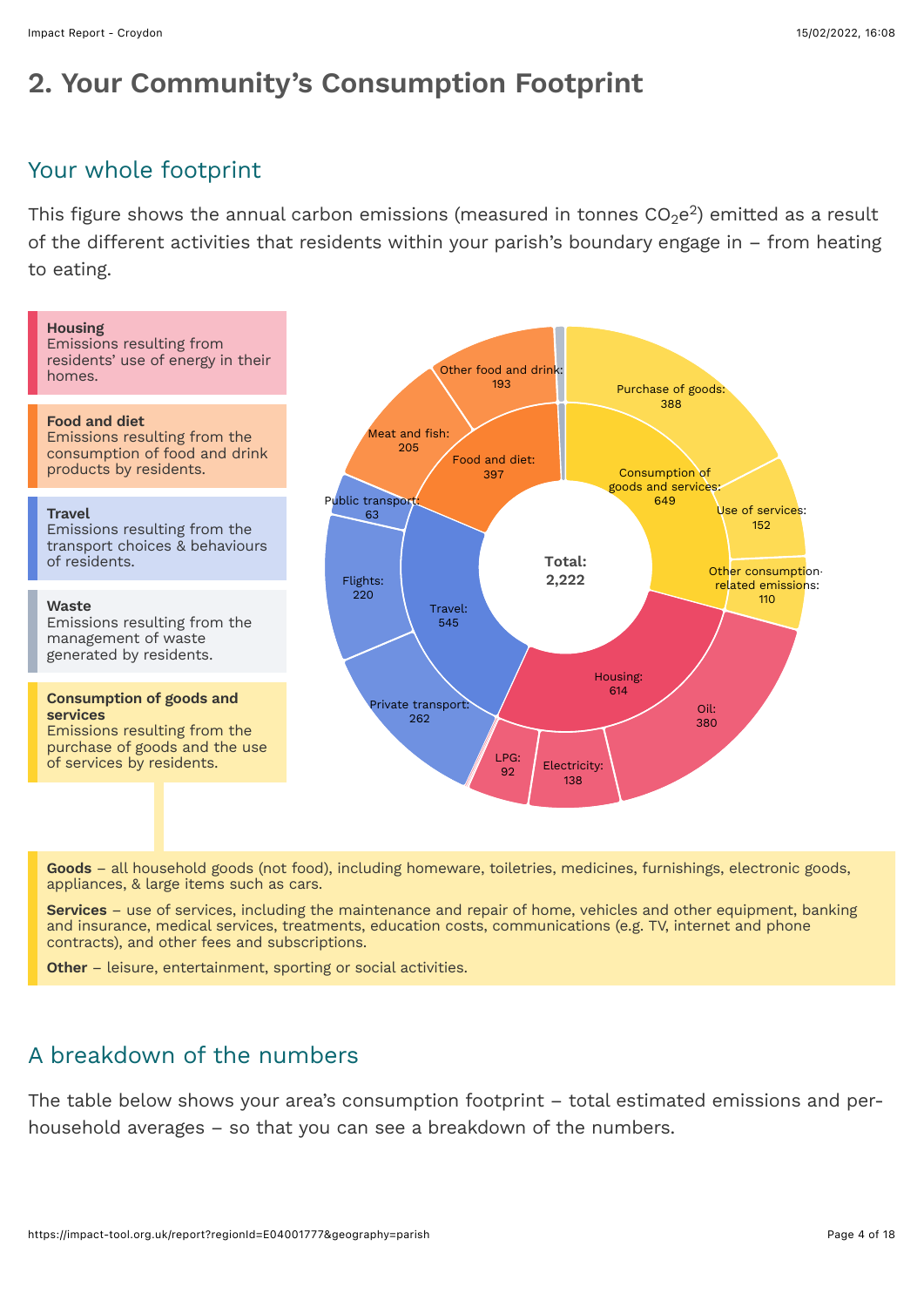$CO<sub>2</sub>e$  stands for "carbon dioxide equivalent" and is a standard unit of measurement in carbon accounting. It expresses the impact of a number of different gases collectively as a common unit.  $2$  CO<sub>2</sub>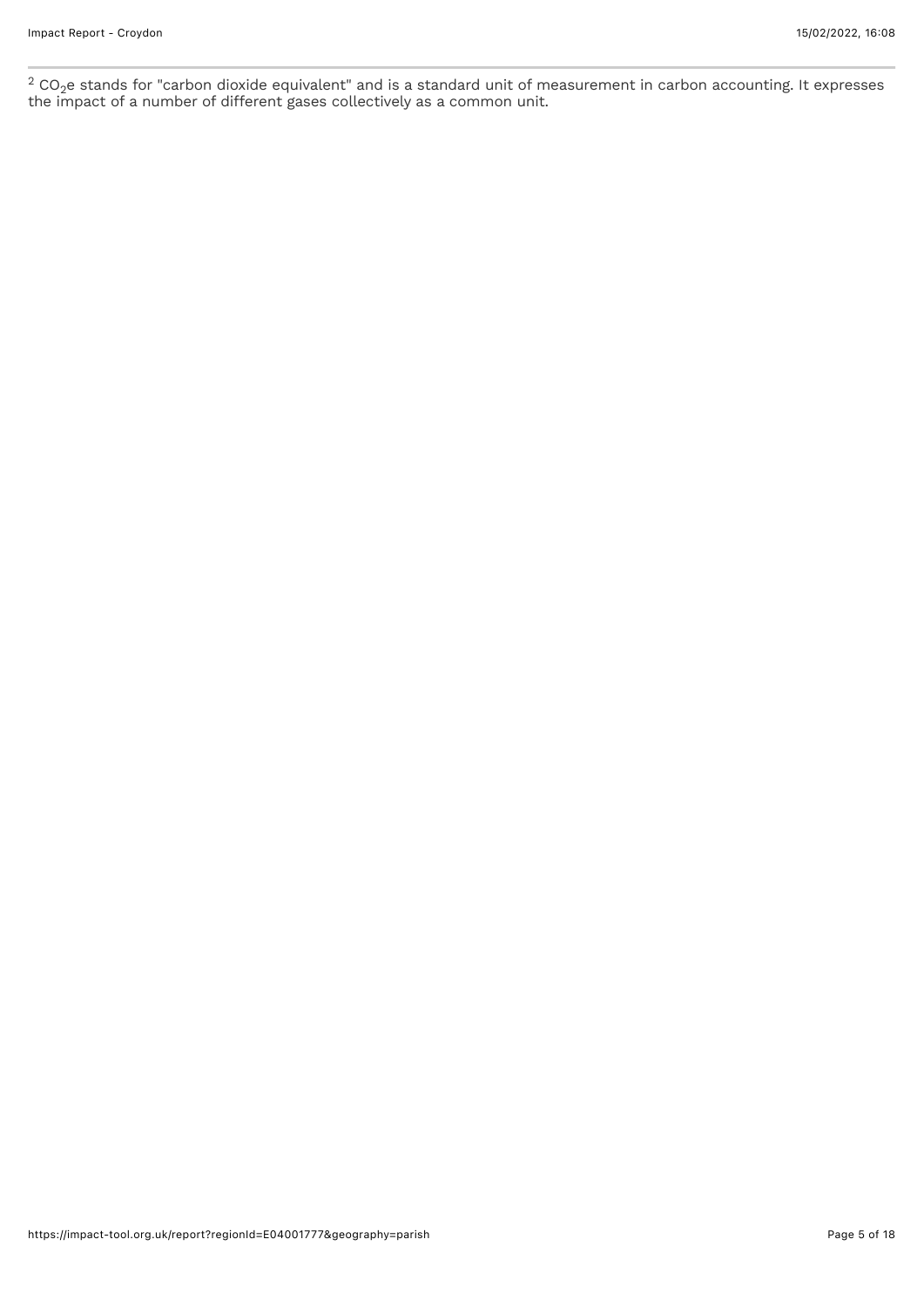|                                   | <b>Total emissions</b><br>(t CO <sub>2</sub> e) | <b>Per-household emissions</b><br>(t CO <sub>2</sub> e) | %   |
|-----------------------------------|-------------------------------------------------|---------------------------------------------------------|-----|
| <b>Total emissions</b>            | 2,222                                           | 26                                                      | 100 |
| Consumption of goods and services | 649                                             | 7.6                                                     | 29  |
| Housing                           | 614                                             | 7.2                                                     | 28  |
| Travel                            | 545                                             | 6.4                                                     | 25  |
| Food and diet                     | 397                                             | 4.7                                                     | 18  |
| Waste                             | 17                                              | 0.2                                                     |     |

#### How does your area compare?

Here is what the average consumption footprint for your area looks like per household, and how this compares with the district average and the national average. Note that these per household footprints are averages. Within a larger (e.g. local authority) area you may have neighbourhoods with very different per household consumption footprints and it will be worth looking at more granular data if you are planning area-specific initiatives or messaging.

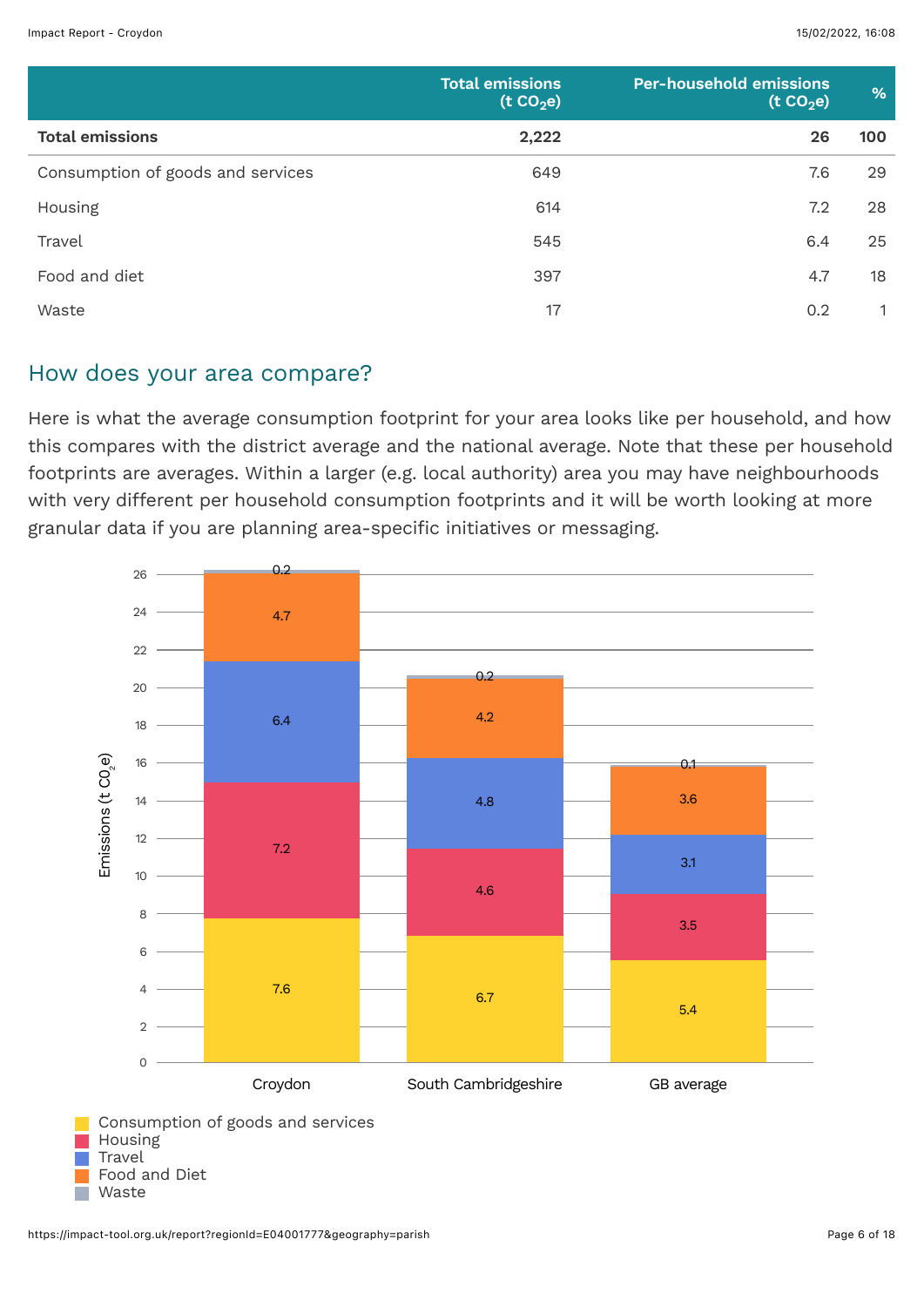## Housing

#### **Change targets:**

- Hugely reduced energy demand from buildings, including heritage assets
- Smarter & more flexible management of energy demand, including storage
- **Decarbonised heat delivery**
- New buildings and developments that achieve net zero emissions, (including associated new transport)

Your community's residents' use of energy in their homes results in annual carbon emissions per household of 7.2 t CO $_2$ e. This compares with 4.6 t CO $_2$ e at the district level and 3.5 t CO $_2$ e at the national level. In the average UK home, 64% of energy is used for space heating, 17% for heating water, 16% for lighting and appliances, and 3% for cooking $^3$ . As such a large proportion of household energy is used for heating, the type of heating system (i.e. is it low carbon?), and how well the home retains heat, are critical factors shaping the scale of a home's emissions. How well a home retains heat depends on anumber of factors, including: when and how it was built; how much insulation has been installed; how draughty the home is; the efficiency of the windows; and the behaviour of the residents.

Carbon footprints covering a large geographical area will encompass a range of smaller communities with different housing types and demographics. This will influence the types of activities which are most likely to be successful and have the greatest impact in terms of reducing emissions from housing.

Below are some trigger questions to help you to start to think about the implications of your community's household footprint information.

- How does your community's household energy use compare with the the district and national averages? What might the reasons be for the differences?
- What type of housing is there in your community? And what is the main heating fuel (oil, gas, electricity, etc.)?
- Is the housing easily retrofitted to improve how well it retains heat and install low carbon heating? Do you know if residents are doing this? Are there already initiatives to increase demand and encourage and support residents to take action?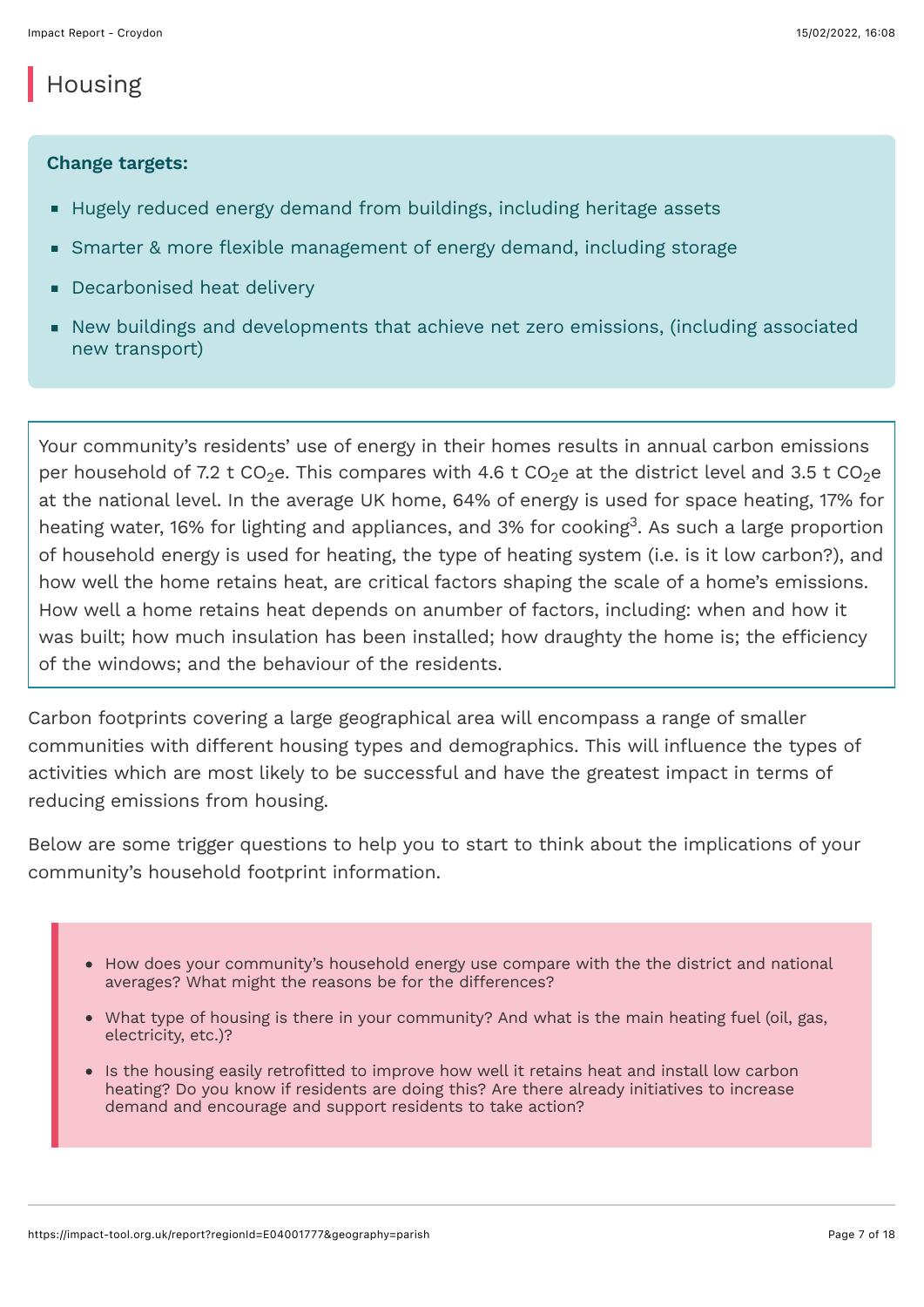$3$  Energy facts from: Energy consumption in the UK, BEIS (January 2021)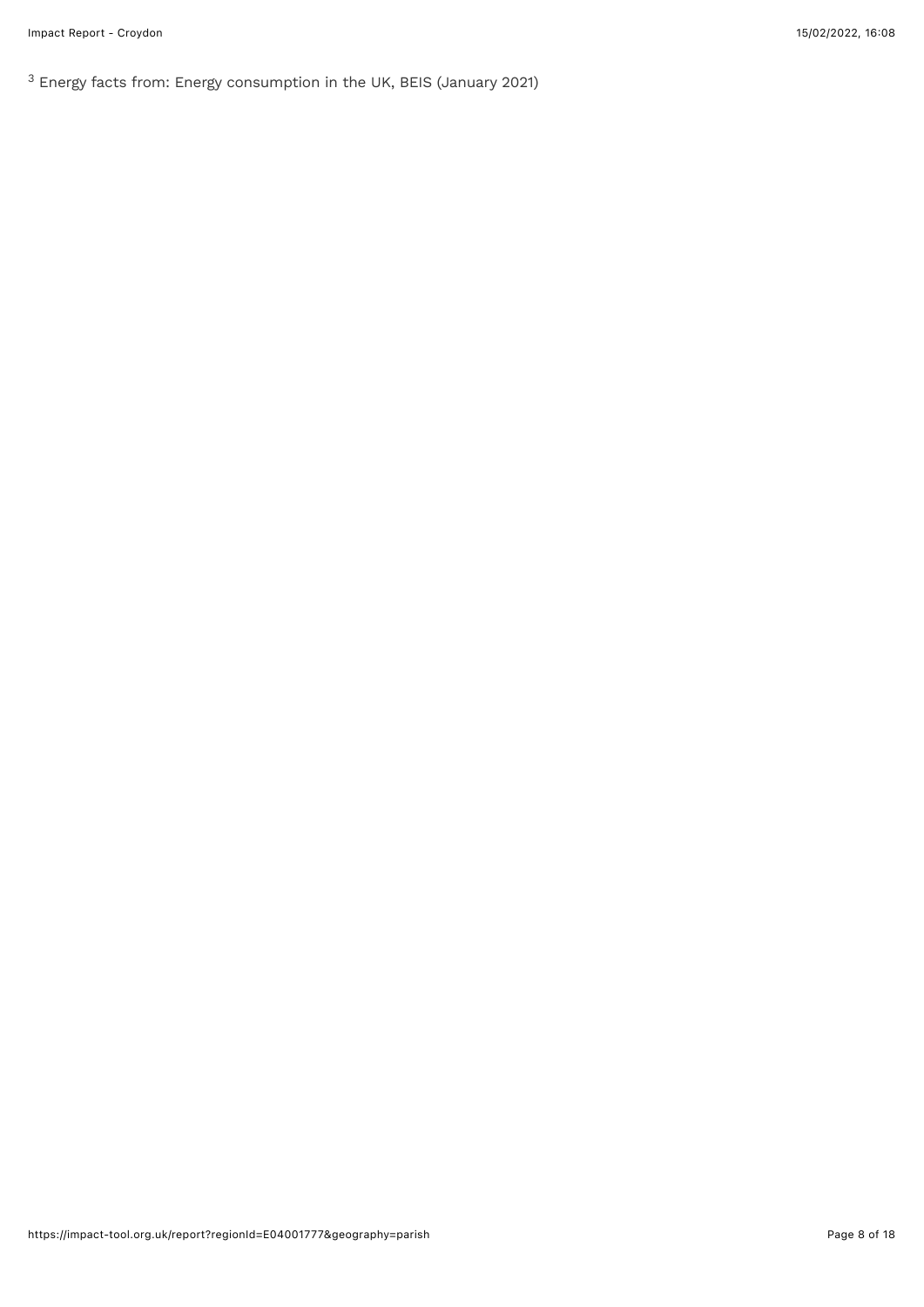- What opportunities are there to retrofit community buildings?
- Many homes, public and commercial buildings have an Energy Performance Certificate (EPC) which measures the energy efficiency of the property. You can look at the EPCs of the buildings in your community here: [https://epc.opendatacommunities.org](https://epc.opendatacommunities.org/)
- Could you identify homes and buildings where the residents / owners have already made improvements, and showcase these – for example with an event?
- Have you explored local potential for renewable energy generation schemes, such as a solar farm, rooftop solar, or wind? Could a community owned (or jointly owned) initiative be possible?
- Are there opportunities to shift households, community buildings and businesses in your area onto green energy tariffs, where energy is generated from renewable sources?

## **Transport**

#### **Change targets:**

- Reduced private car travel and a comparable increase in active and public transport
- A complete shift to electric vehicles (and an end to petrol & diesel cars & vans)
- Massively reduced air travel, particularly among frequent flyers

Car use: Residents' car use results in annual carbon emissions per household of 3.1 t CO $_2$ e. This compares with 2.4 t CO<sub>2</sub>e at the district level and 1.6 t CO<sub>2</sub>e at the national level.

Air travel: Residents' air travel results in annual carbon emissions per household of 2.6 t CO<sub>2</sub>e. This compares with 1.8 t CO<sub>2</sub>e at the district level and 1.1 t CO<sub>2</sub>e at the national level.

Public transport: Residents' use of public transport results in annual carbon emissions per household of 0.7 t CO $_2$ e. This compares with 0.6 t CO $_2$ e at the district level and 0.5 t CO $_2$ e at the national level.

Below are some trigger questions to help you to start to think about the implications of your community's transport footprint information.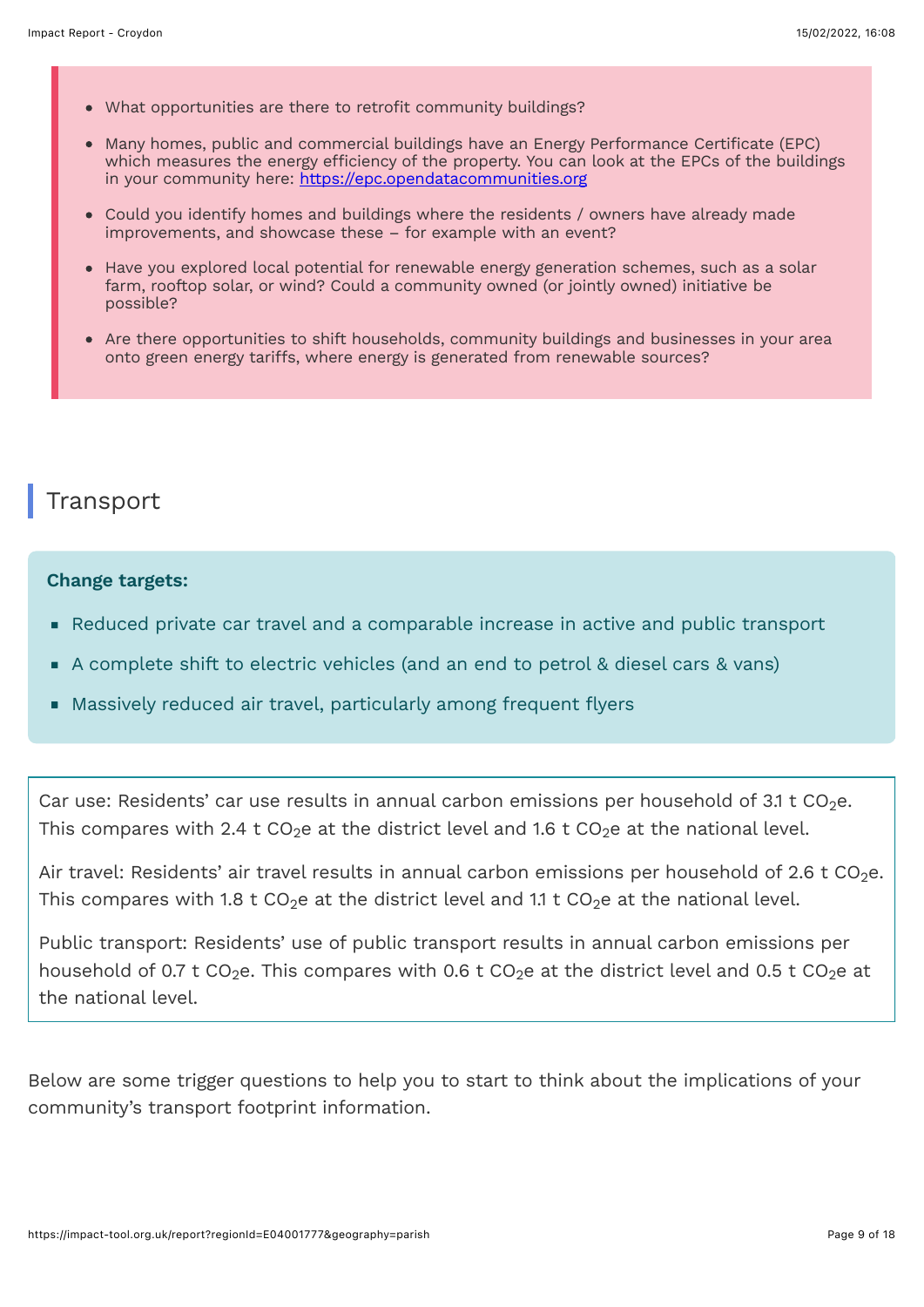- How do your community's car use-related emissions compare to public transport emissions? And how do these both compare with the district and national averages? What might the reasons be for the differences?
- Could existing or new community schemes help residents shift their transport behaviours to using public transport (if this is a choice) or more active travel options (e.g. electric bike hire or subsidised purchase schemes)? How could the impact of local initiatives be increased?
- Is there scope more strategically to influence provision of public transport (e.g. routes, frequency, fares, subsidies, low carbon fleets)?
- What is the provision of walking and cycling routes like? How accessible are local service centres and facilities to residents in different neighbourhoods? Is it possible for most households to access what they need without needing to use a car?
- What do you think are the key reasons for air travel in your community? Are there likely to be differences between residents of different neighbourhoods? It is worth noting that about 10% of England's population take more than half of all international flights – so trying to address 'frequent flying' is a good way to target any activities or communications campaign.

## Food & diet

#### **Change targets:**

- Altered dietary patterns & reduced food waste
- Widely adopted agricultural practices that reduce emissions & increase soil carbon

Meat and fish: Residents' consumption of meat and fish results in annual carbon emissions per household of 2.4 t CO $_2$ e. This compares with 2.2 t CO $_2$ e at the district level and 2 t CO $_2$ e at the national level.

Other food and drink items: Residents' consumption of other food and drink items results in annual carbon emissions per household of 2.3 t CO<sub>2</sub>e. This compares with 1.9 t CO<sub>2</sub>e at the district level and 1.6 t CO $_2$ e at the national level.

So, where do the emissions from our food actually come from? Without understanding this it can be difficult to know what we can do to change the carbon footprint of what we eat and drink.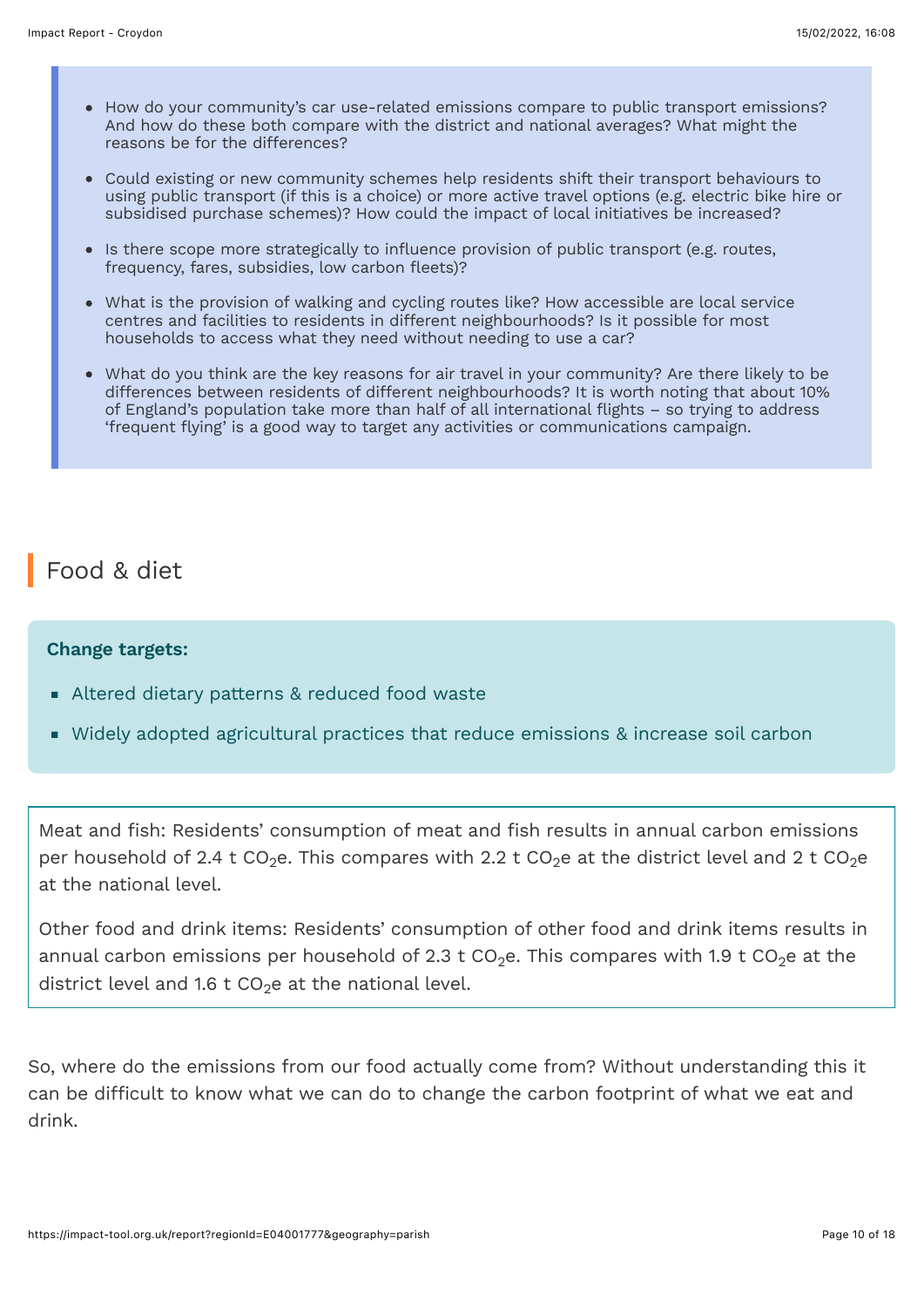Research shows us that changing **what** we eat will have a greater impact on carbon emissions than changing **where** our food has travelled from – although, of course, eating locally-produced food brings multiple other benefits such as supporting local economies, having more control over mandating more ethical and environmentally-beneficial growing practices, and creating opportunities for people to better understand where the food they eat comes from and how it's grown or made.

Whilst the emissions from a food item can really vary depending on how it is grown or reared, it is clear that animal products, and most significantly beef and lamb, account for the largest proportion of food-related emissions. Explore the BBC's Climate Change Food Calculator to better understand how food and drink items compare:

[https://www.bbc.com/future/bespoke/follow-the-food/calculate-the-environmental-footprint](https://www.bbc.com/future/bespoke/follow-the-food/calculate-the-environmental-footprint-of-your-food.html)of-your-food.html<sup>3</sup>.

Below are some trigger questions to help you to start to think about the implications of your community's food and diet footprint information.

- How do your community's food and diet-related emissions compare with the district and national averages?
- Could you establish or support a behavioural change campaign to encourage people to reduce the amount of meat and dairy they consume? (It is critical that any community-based activity or communications campaigns around dietary changes is sensitive to concerns about farmers' livelihoods and people's cultural and traditional links to meat-eating).
- The amount of food wasted 'post-farm-gate' in the UK is equivalent to 22% of food purchased. What initiatives could raise awareness about food waste and encourage unwanted food to be redistributed (e.g. through a 'community fridge')?

## Goods & services

#### **Change targets:**

- Hugely altered consumption patterns, buying less and re-using/repairing more
- Decarbonised power generation

Goods & services: Residents' consumption of goods and use of services results in annual carbon emissions per household of 7.6 t CO $_2$ e. This compares with 6.7 t CO $_2$ e at the district level and 5.4 t CO $_2$ e at the national level.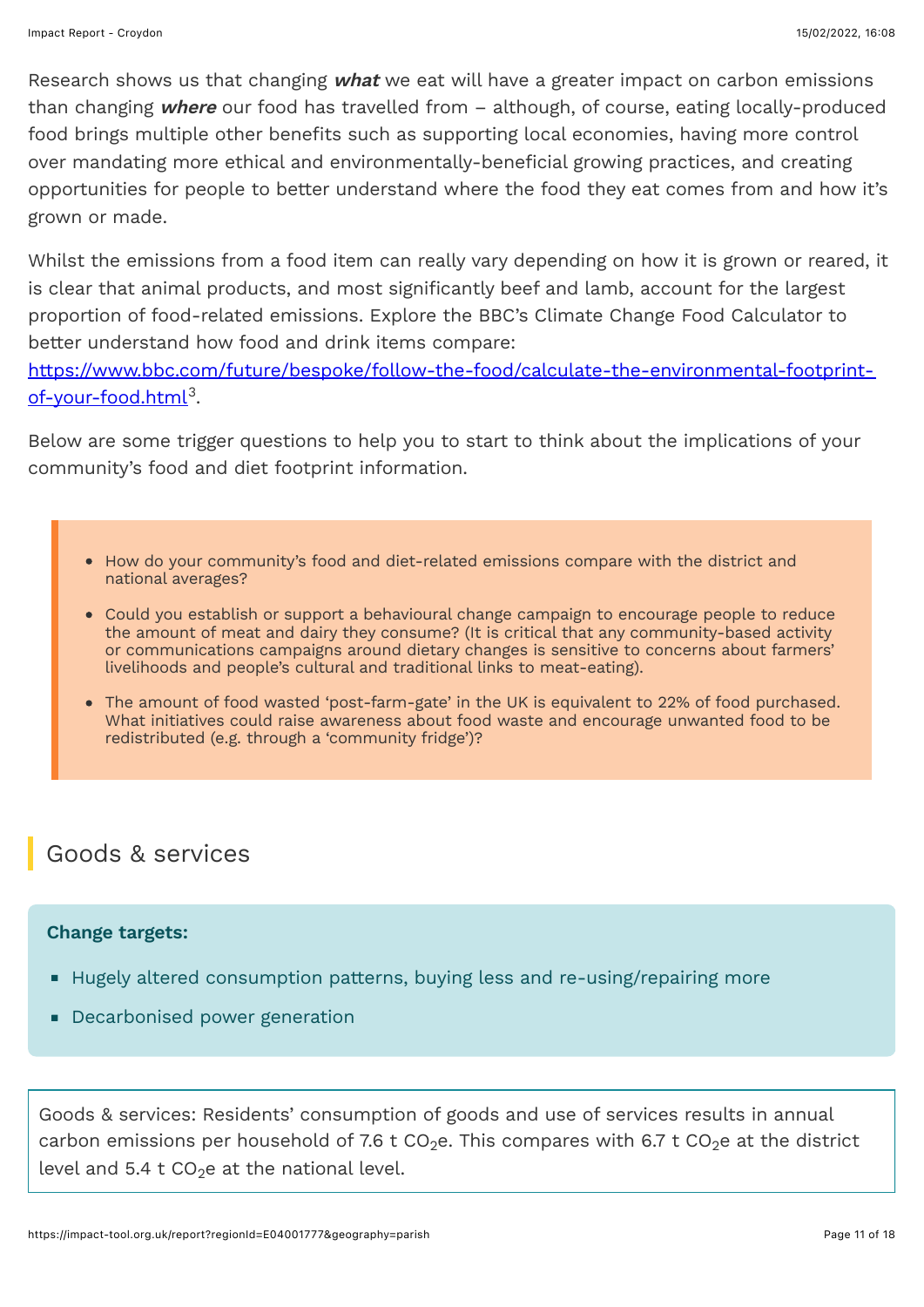For further information, you can also read this Our World in Data (Oxford University) study: <https://ourworldindata.org/food-choice-vs-eating-local> 4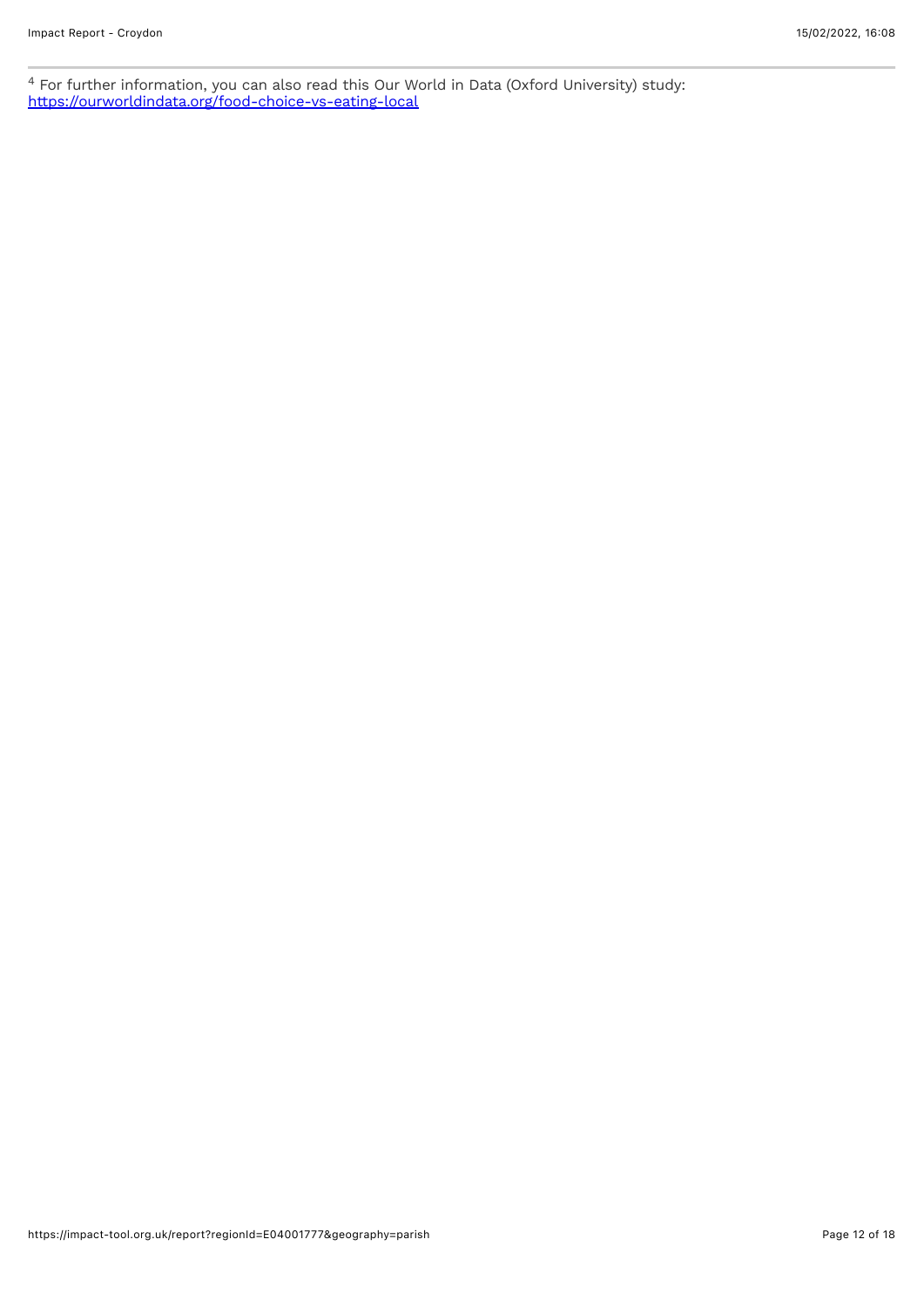All goods that we buy will have had carbon emitted in their making (including the sourcing of raw materials), packaging, shipping and sale. Without clear carbon labelling, it is difficult to know the scale of emissions resulting from each item, but it is clear that with every new product made, more carbon is emitted (and more resources are extracted and sourced – which itself can have huge environmental and social impacts). Reducing how many *new* goods we buy in the first place is the best place to start in terms of reducing goods-related emissions; and then of course re-using and repairing items where goods are needed.

Carbon emissions from the services we use will relate to the energy used by that service provider (e.g. heating in a leisure centre, pub or hospital), as well as the carbon emitted as a result of goods they buy and use (e.g. gym equipment, vehicle repair machinery).

Here are some trigger questions to help you to consider ways to reduce emissions attributable to goods and services:

- How do your community's goods and services-related emissions compare with the district and national average? What might the reasons be for the differences?
- Are there opportunities to: grow the second-hand market; enable residents to upcycle and repair household items; share larger/more expensive/rarely used items, such as power tools?
- Are there opportunities to encourage businesses to switch to green energy tariffs (where energy is generated from renewable sources), or to support local businesses who want to reduce their emissions (e.g. with cargo bike deliveries to replace vans; energy efficiency improvements to buildings to reduce heat demand; low carbon procurement policies; local sourcing and carbon-conscious materials?

#### Waste

#### **Change targets:**

- Greatly increased recycling rates to achieve a circular economy model, taking plastics out of the waste stream
- Widespread, actively managed and planned carbon storage strategies

Waste: The management of residents' waste results in annual carbon emissions per household of 0.2 t CO $_2$ e. (Emissions associated with waste management are distributed out evenly across the population.)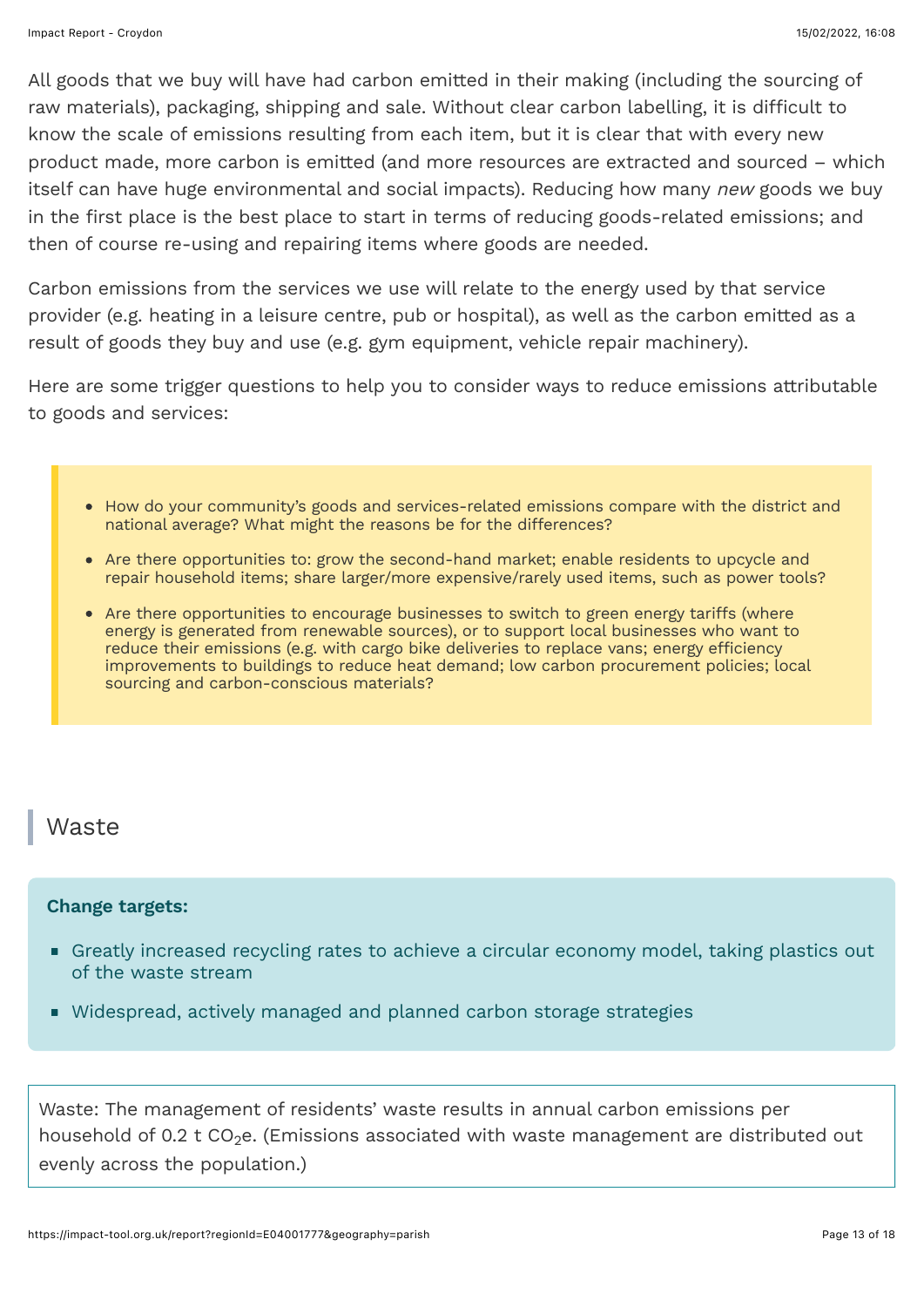The waste 'wedge' in your carbon footprint may look small, but remember that emissions from the management of waste only represent a small fraction of the total emissions associated with every item that ends up in our bins or recycling boxes. So reducing waste in the first place is critical.

- What sort of messaging could be effective in helping to reduce the amount of waste being generated (e.g. avoiding plastic packaging, water bottle refills, home composting)?
- What initiatives are likely to be popular (e.g. local food boxes, repair cafes, swap shops)?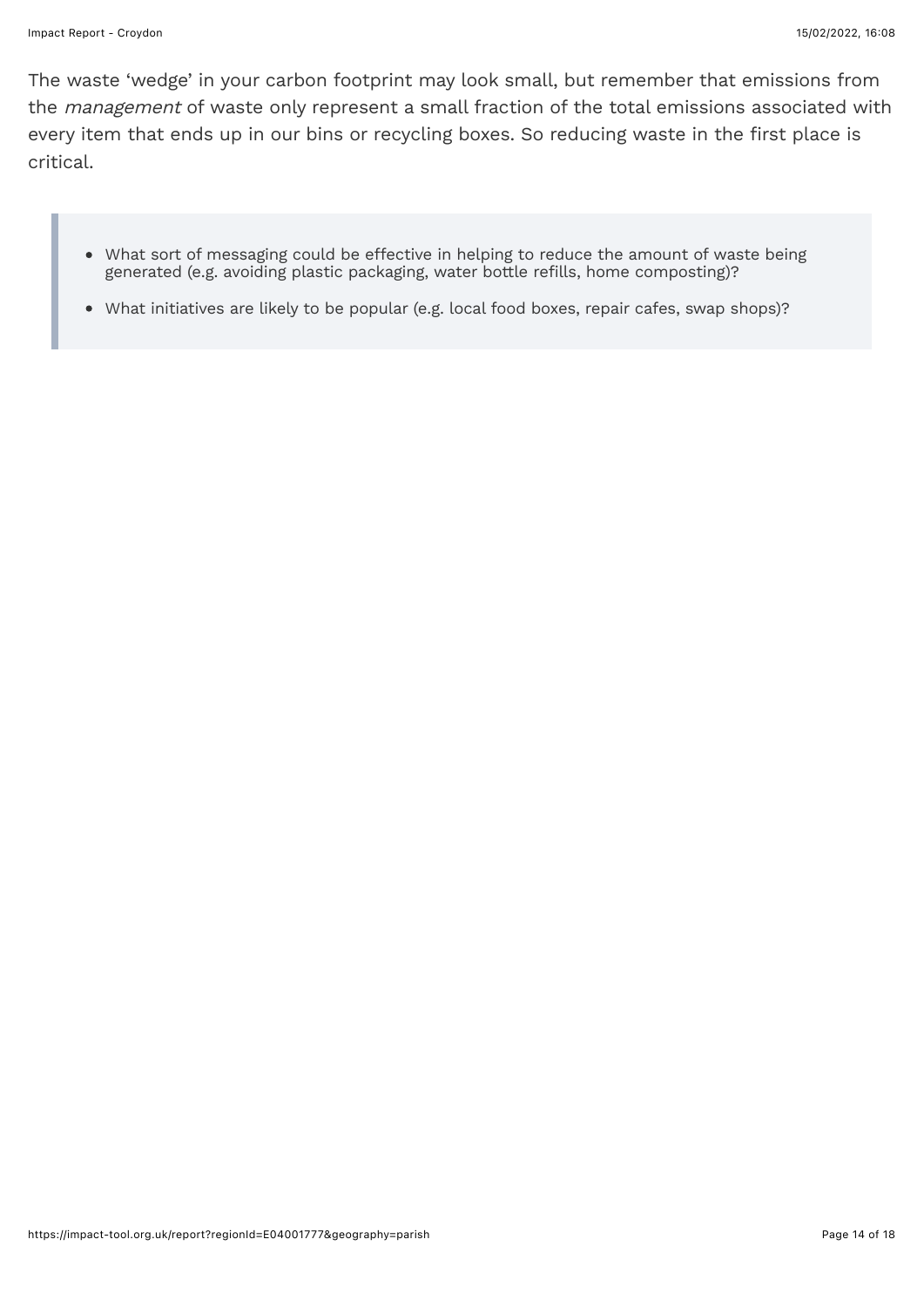# **3. Territorial Footprint**

#### Your whole footprint

This figure shows the annual carbon emissions (measured in tonnes) emitted as a result of activities taking place within your parish's boundary.

While these figures should give you a reasonable indication of the major sources of emissions within your parish's boundary, they should be taken with a small pinch of salt, as some sectors are difficult to apportion territorially. For example, emissions from international shipping are calculated for the whole country and apportioned to each parish based on its population. For more information, see the [Impact methodology paper.](https://impact-tool.org.uk/static/doc/Impact-methodology-paper-v1.7.pdf)



## A breakdown of the numbers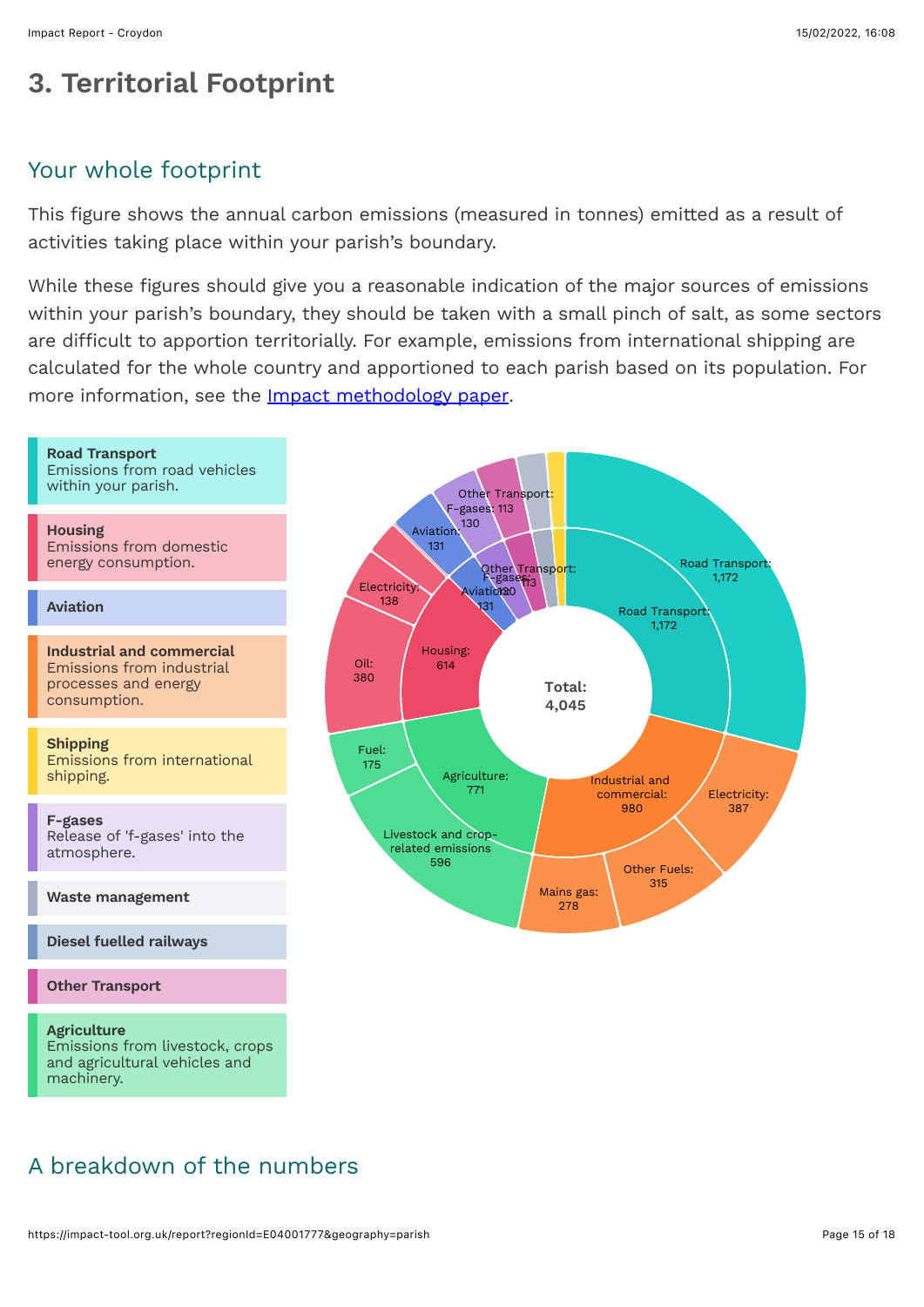The table below shows your parish's territorial footprint – total and per-household averages – so that you can see a breakdown of the numbers.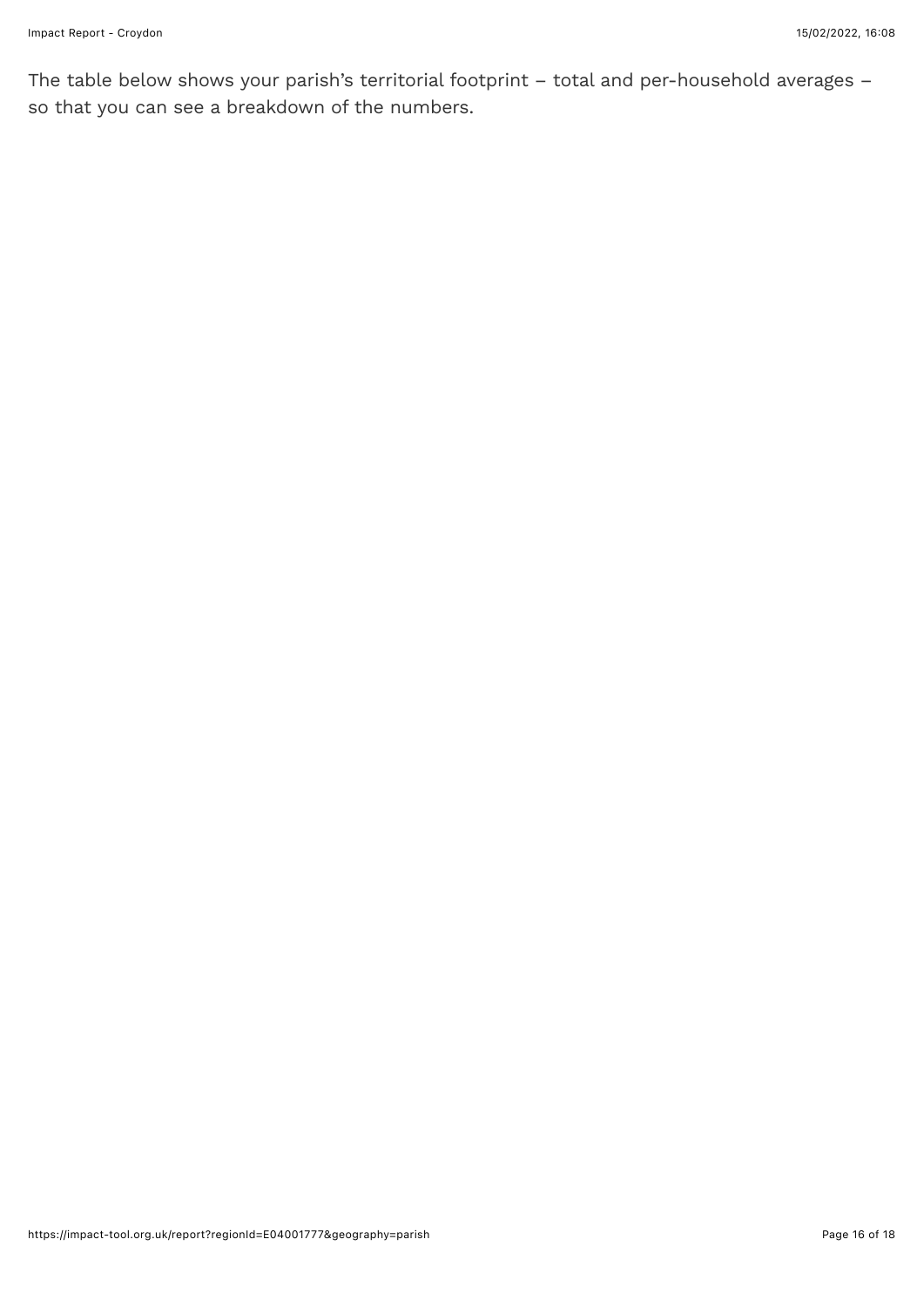|                                                                       | <b>Total emissions</b><br>(t CO <sub>2</sub> e) | <b>Per-household emissions</b><br>(t CO <sub>2</sub> e) | %                                                          |
|-----------------------------------------------------------------------|-------------------------------------------------|---------------------------------------------------------|------------------------------------------------------------|
| <b>Total emissions</b>                                                | 4,045                                           | 48                                                      | 100                                                        |
| Road Transport                                                        | 1,172                                           | 13.8                                                    | 29                                                         |
| Industrial and commercial                                             | 980                                             | 11.5                                                    | 24                                                         |
| Electricity<br>Other Fuels<br>Mains gas<br>Large industrial consumers | 387<br>315<br>278<br>$\circ$                    | 4.6<br>3.7<br>3.3<br>< 0.1                              | 10<br>8<br>$\overline{7}$<br>$<\,1$                        |
| Agriculture                                                           | 771                                             | 9.1                                                     | 19                                                         |
| Livestock and crop-related emissions<br>Fuel                          | 596<br>175                                      | $\overline{7}$<br>2.1                                   | 15<br>$\overline{4}$                                       |
| Housing                                                               | 614                                             | 7.2                                                     | 15                                                         |
| Oil<br>Electricity<br>LPG<br><b>Biomass</b><br>Coal<br>Mains gas      | 380<br>138<br>92<br>3<br>1<br>$\circ$           | 4.5<br>1.6<br>1.1<br>< 0.1<br>< 0.1<br>< 0.1            | $\hbox{9}$<br>3<br>$\mathbf{2}$<br>$<\,1$<br>$<\,1$<br>< 1 |
| Aviation                                                              | 131                                             | 1.5                                                     | $\mathfrak{Z}$                                             |
| F-gases                                                               | 130                                             | 1.5                                                     | $\mathfrak{Z}$                                             |
| Other Transport                                                       | 113                                             | 1.3                                                     | $\mathfrak{S}$                                             |
| Waste management                                                      | 83                                              | $\mathbf{1}$                                            | $\overline{2}$                                             |
| Shipping                                                              | 52                                              | 0.6                                                     | $\mathbf{1}$                                               |
| Diesel fuelled railways                                               | $\mathsf{O}$                                    | < 0.1                                                   | < 1                                                        |

Below are some trigger questions to help you to start to think about the implications of your community's territorial footprint information.

- Are there particular sectors which account for a high proportion of the territorial emissions in your community?
- Based on your knowledge, are these sectors surprising or are they what you would expect?
- Who are the key stakeholders you would need to engage with to address the emissions from  $\bullet$ the highest emitting sectors?
- For example for agricultural emissions can you engage with local land owners, or the NFU/other farmer groups to understand what is happening in your area to reduce emissions from agriculture? For industrial and commercial emissions, are there ways that businesses could be supported with reducing their emissions? For road transport what changes would be needed to improve public and active travel links?